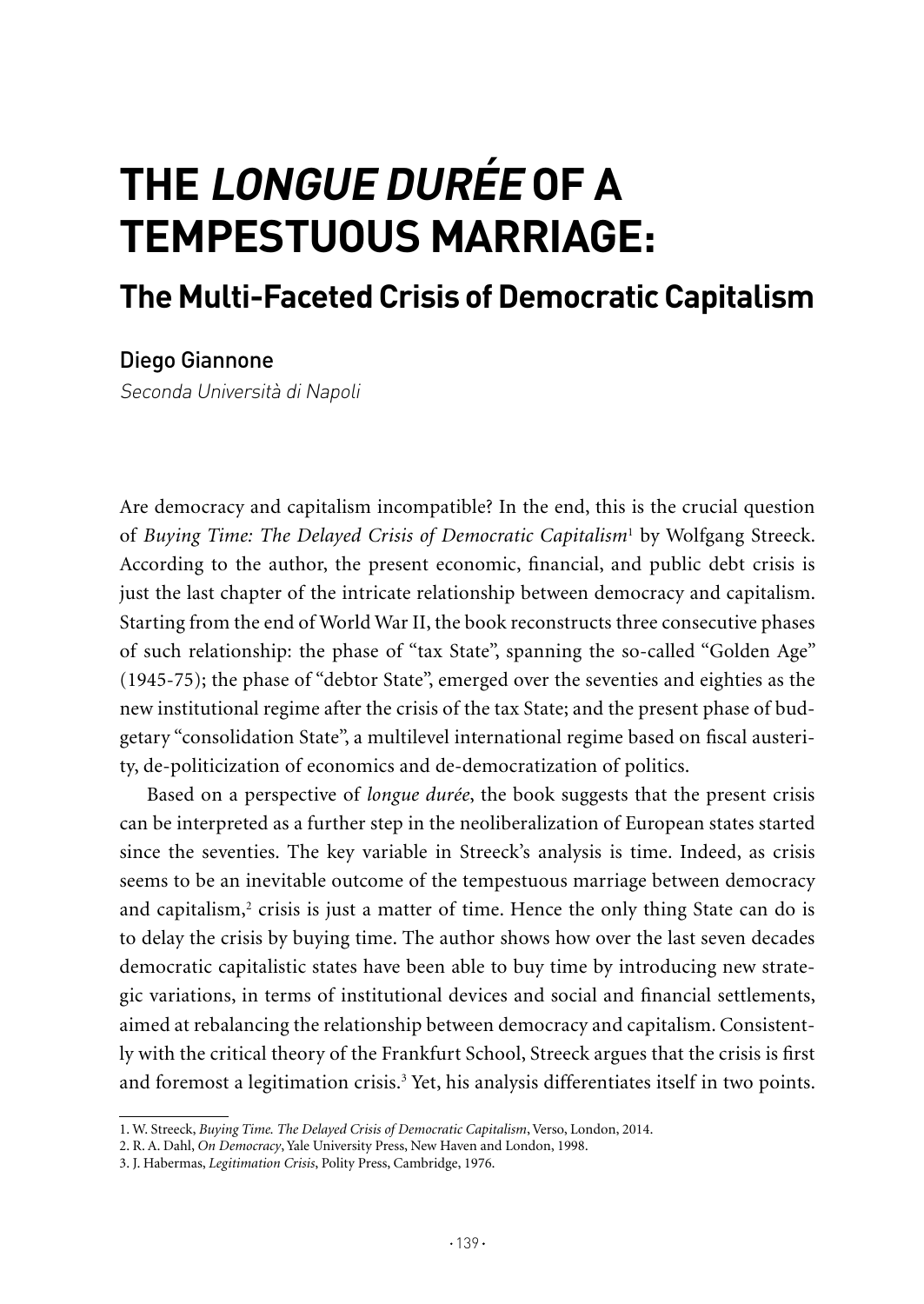The first relates to the inevitability of the crisis, which is not due to the existence of an abstract "iron law" linked to the inherent contradictions of capitalism, but is the consequence of human agency. The second point is that the delegitimation of the State doesn't come from its citizens, as supposed by the members of the Frankfurt School, but is the result of the withdrawal of capitalism from the commitments it entered into. Democratic capitalism is an institutional formula involving three main players: State, capital and "wage-dependent" people. Its crisis is due to the lack of confidence by profit-dependent class in State's capacity to perform actions that are beneficial to capital. In order to delay the crisis, the State has to regain such confidence by resorting to social and financial devices which are both attractive to capitalists and able to keep social peace. The only way to fulfill such conflicting aims is to resort to devices which are able to quickly create virtual wealth. As to the crisis of the first institutional regime of democratic capitalism, the tax State, inflation was the device to create a new satisfactory settlement between democracy and capitalism. Through inflation, the State – while downsizing itself – was able to address the need of the new consumer society. But this was possible only for a limited time. With stagflation and central banks' decision to rise interest rate, in the early eighties the State had to find ways alternative to taxation and inflation for funding its own policies. The new device was the resort to public debt, which turned the tax State into the new institutional regime of debtor State. As Streeck demonstrates, the rise of debtor State was not due to an alleged excess of democracy, that is an increase in public spending caused by new participants and demands on democratic government. In fact it was due to the decrease of State's revenues linked to the lowering of fiscal pressure for the wealthiest income brackets. Indeed, with neoliberal globalization and financial liberalization, State was even more compelled to run after capital by levering fiscal and regulatory systems.<sup>4</sup> However, the resort to public debt led to the rapid increase of sovereign debt, which made financial markets even more skeptical about State's capacity to repay its debt. For this reason, this device could be used for a limited time too. Therefore, the debtor State had to turn into an austerity or consolidation State, defined by balanced budgets and a gradual decline in public indebtedness. The new financial device of consolidation State is private debt, that is a debt regime of extreme generosity, allowing (or better compelling) individual citizens to take out loans at their own risk with which to pay for the education, housing, and social services, that the consolidation State is no more able

<sup>4.</sup> L. Gallino, *Il colpo di Stato di banche e governi. L'attacco alla democrazia in Europa,* Einaudi, Torino, 2013.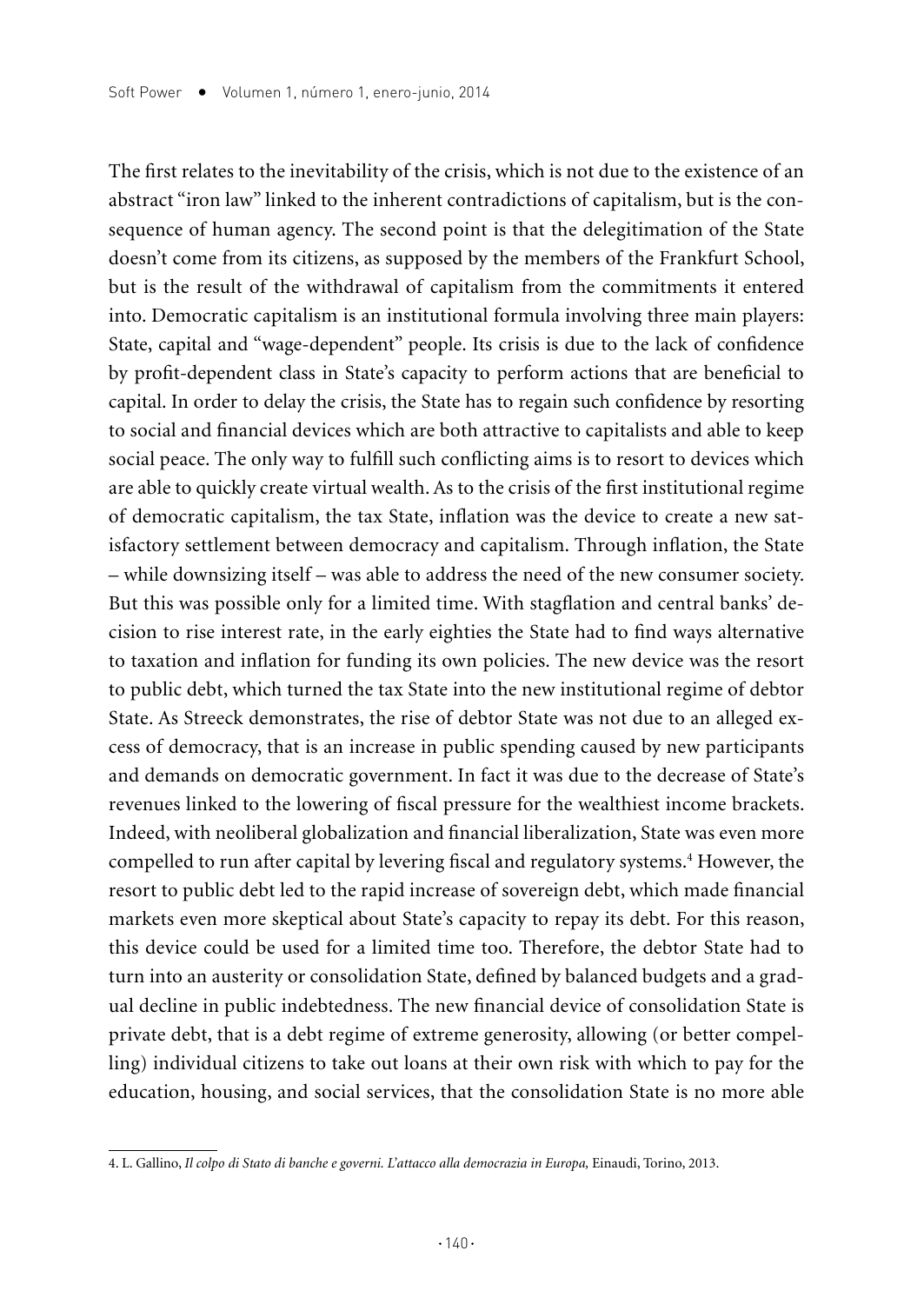to fund. Unlike its predecessors, the consolidation State is a multilevel international regime fully embedded into the European integration process. Indeed, the institutional transformation from the Keynesian national mixed economy to the Hayekian transnational free economy sees the EU as the 'liberalization machine' for fulfilling the Hayekian utopia of an international regime based on free market. By the same token, the Economic and Monetary Union (EMU) and the introduction of the euro as a single currency constitute the supranational governance regime in which member states commit themselves to strict fiscal discipline as well as to renounce to currency devaluation as a tool of monetary and economic policy. Such an institutional transformation is coupled with the twofold process of de-democratization of politics and de-politicization of economics. In the first place, the onward disempowerment of democratic institutions, such as national and European parliaments, coupled with low turnout and growing populism, also reveals citizens' dissatisfaction for the actual operation of representative democracy. In the second place, the shared understanding, provided by the guiding principles of the EMU, that economic and monetary policies constitute a "special" and privileged domain,<sup>5</sup> led to an increasing role of unelected bodies, such as the European Central Bank, European Commission and International Monetary Fund, in imposing a radical change in domestic policy agendas towards the privatization of public services, de-structuring of welfare state, and cuts to public expenditure. Moreover, the recent ratification of important treaties, such as the Treaty on Stability, Coordination and Governance in the Economic and Monetary Union (also known as "Fiscal Compact"), tightened this process by providing both a legal basis for states' commitment to strict fiscal policies, and automatic sanctions for those deviating from stated macroeconomic objectives.

In Streeck's view, the EU and euro constitute a kind of supranational "cage" which favours the neoliberalization of European states and undermines democracy. In order to guarantee just rough social justice and democracy, he proposes to stop the EMU process and come back to national sovereignty. His proposal of an "European Bretton Woods" is based on the reintroduction of national currencies into a system of flexible exchange rate with the euro acting as a reference virtual currency. Before discussing such controversial recommendations, other points are worth considering.

The first one relates to the methods introduced by the State to delay the crisis, which share some characteristics. Firstly, each method can be used as far as it doesn't

<sup>5.</sup> K. Dyson, "Economy and Monetary Union in Europe. A Trasformation of Governance", in B. Kohler Koch, R. Eising (eds.), *The Trasformation of Governance in the European Union*, Routledge, London 1999, pp. 97-118.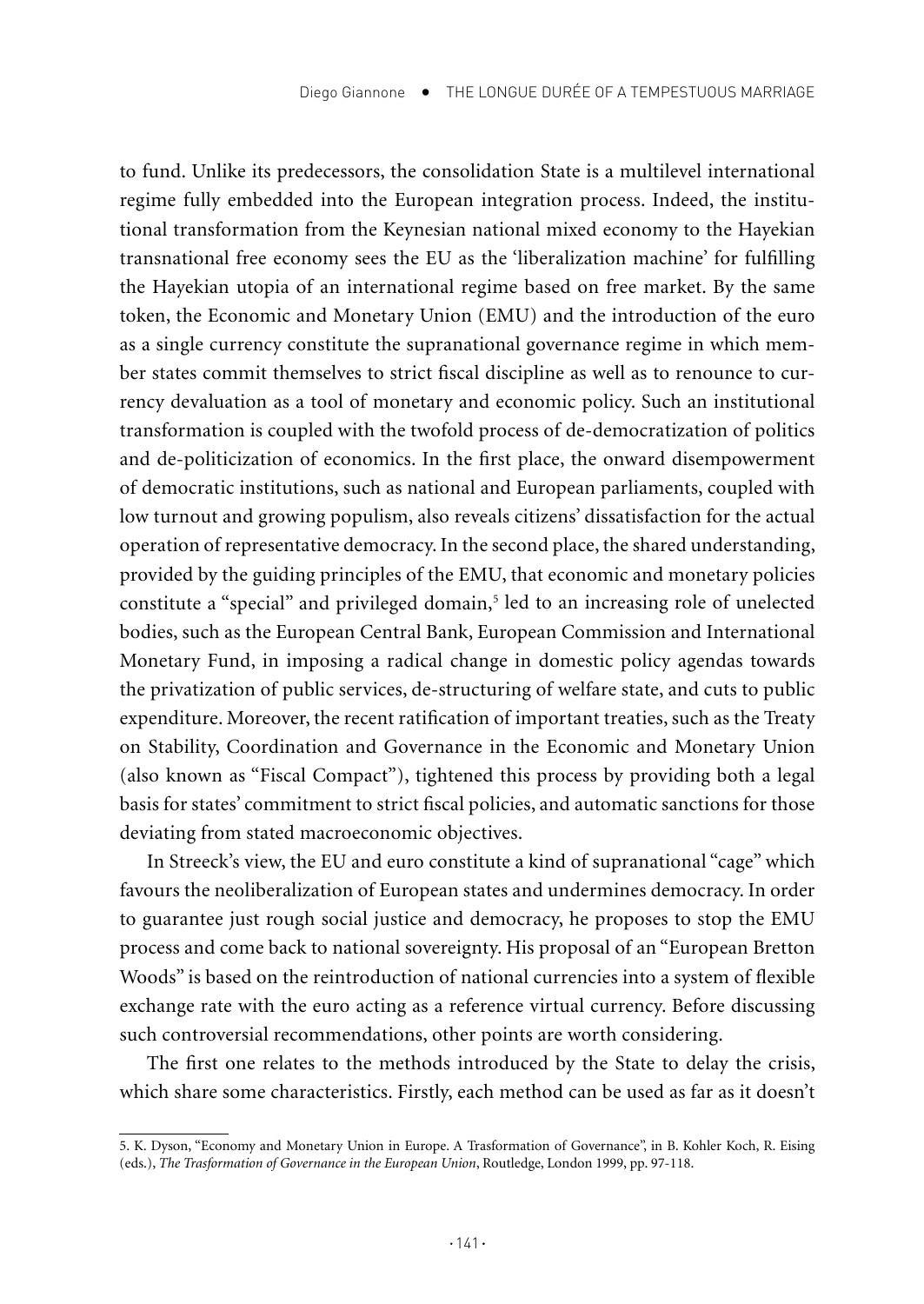endanger capital accumulation. Secondly, the creation of merely virtual wealth by the three methods explains their intimate fragility in coping the crisis in the long run. Lastly, the new social settlement following the delegitimation of the previous method is always based on deeper liberalization, further defeat of wage-dependent people and increasing inequality.

In fact, the end of inflation was linked to the defeat of unions and the end of full employment as a public macroeconomic objective. The end of public debt regime coincided with the privatization of public services and retrenchment of social rights. The crisis of private debt has been followed by mass unemployment, drop of income and further cuts to social spending. These effects are not fortuitous or mishaps. There is a rationale behind them, named neoliberalism, that, from the seventies onwards, has pushed for the "great transformation" of democratic capitalism. The encrusted welfare State turned into neoliberalized State based on a paradigm shift from "Keynesianism" to "Hayekism" that realized in a few years.

Although Streeck's account of the historical reasons of the crisis is a convincing one, his focus on the economic aspects of the process is only in part able to explain the quickness of such paradigm shift. Furthermore, his class-based analysis is rather ineffective in reasoning out the universal diffusion and success of neoliberalism as the new "hegemonic worldview".6 As to the quickness of the paradigm shift, it can be better reasoned by giving consideration to the climate of general disrepute of welfare State, which was delegitimized both in its normative foundation and practical operation by different perspectives. On the one hand, theorists of legitimation crisis, such as Habermas (1976) and Offe (1984), emphasized the inherent contradictions of democratic capitalism based on welfare State; on the other hand, overload theorists, such as Huntington (1975) and Brittan (1975), underlined the dysfunctions of democracy caused by the delegitimation of authority and overloading of government. Both these theories claimed that State power had been eroded in the face of growing demands emerged over the sixties. These were regarded as the result of an "excess of democracy" in the case of overload theorists, or as the inevitable result of the contradictions within which the State was enmeshed, in the case of legitimation crisis theorists. Nonetheless, while the solutions proposed by the latter remained by and large the province of a few political analysts and academic circles, overload theories were influential in party political circles and much discussed in general ways in the

<sup>6.</sup> D. Harvey, *A Brief History of Neoliberalism*, Oxford University Press, Oxford, 2005.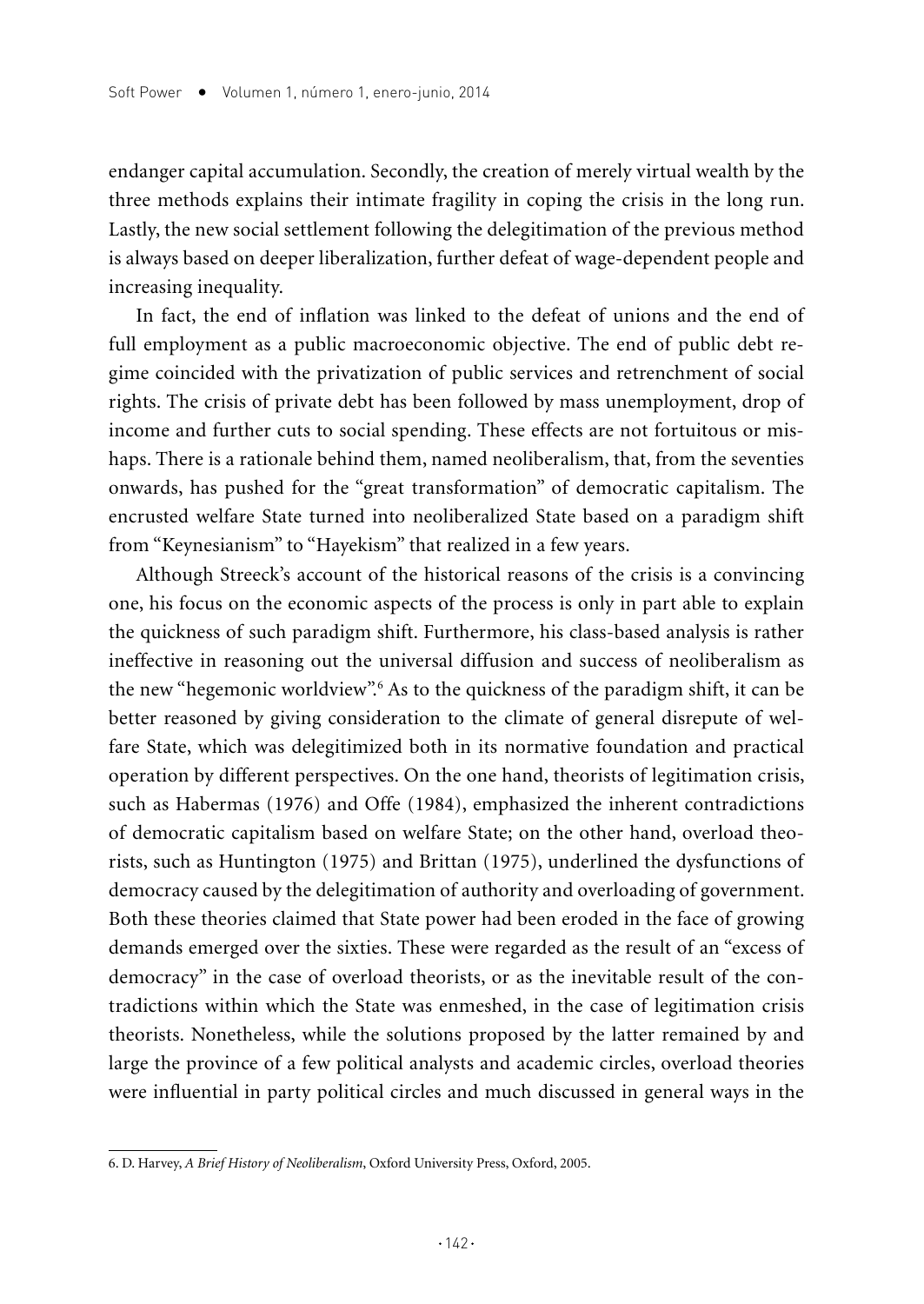media.7 Their proposals of downsizing government, reducing the excess of democracy, and reconstituting authority based on expertise rather than democracy, were key points of neoliberal perspective too. In this sense, the role of overload theories in paving the way to neoliberalism has to be emphasized. Yet, neoliberal discourse distinguishes itself by some special elements. Firstly, downsizing government coincides with less interventionist State only during the early phase of "creative destruction" of neoliberalism, based on privatization, deregulation and dismantling of welfare State. From the nineties onwards, the phase of "roll-out" neoliberalism is a process of positive construction which coincides with the neoliberalization of the State based on its active role in constructing new markets or re-regulating the existing ones.<sup>8</sup> Hence State has to provide the legal, regulatory, and institutional framework for the implementation of market principles. The neoliberal transformation of the State is a never-ending restructuring process, that is a radical and continuous change in State's scope, objectives, norms, values, and constituency. The State becomes "neoliberal State" by a process of continuous adjustment involving economic, as well as political, juridical, cultural and social aspects. Neoliberalism's ability to become hegemonic as a mode of discourse, as well as to have pervasive effects on ways of thought and become incorporated into the common-sense way many people interpret, live in, and understand the world, can only be reasoned by taking into account all these facets. It is not just an institutional transformation, but an anthropological one. Based on the golden value of competitiveness and the rhetorical celebration of individual freedom, neoliberalism is not just an economic doctrine or the new ideology of the dominant class. It is not just false class consciousness for wage-dependent people. Neoliberalism is a rationality which uses economics as "a method to change the soul", as Margaret Thatcher clearly put it. As "the new way of the world",<sup>9</sup> its discourse involves the neoliberalization of economy, as well as politics, society, and individual psychology. Such an all-encompassing pervasivity makes it very difficult even to imagine an alternative way of the world. It is no coincidence that pervasivity is also the distinctive feature of technology. Based on competition and the logic of enterprise, neoliberalism can be described as the technology of government for disciplining states and individuals. On the one hand, such an interpretation of neoliberalism makes Streeck's analysis of "consolidation State" as an international governance regime even more impressive,

<sup>7.</sup> D. Held, *Models of Democracy. Third Edition*, Polity Press, Cambridge, 2006.

<sup>8.</sup> J. Peck – A. Tickell, "Neoliberalizing Space", in *Antipode*, 34, n. 3, 2002, pp. 380-404.

<sup>9.</sup> P. Dardot, C. Laval, *The New Way of the World. On Neoliberal Society*, Verso, London, 2014.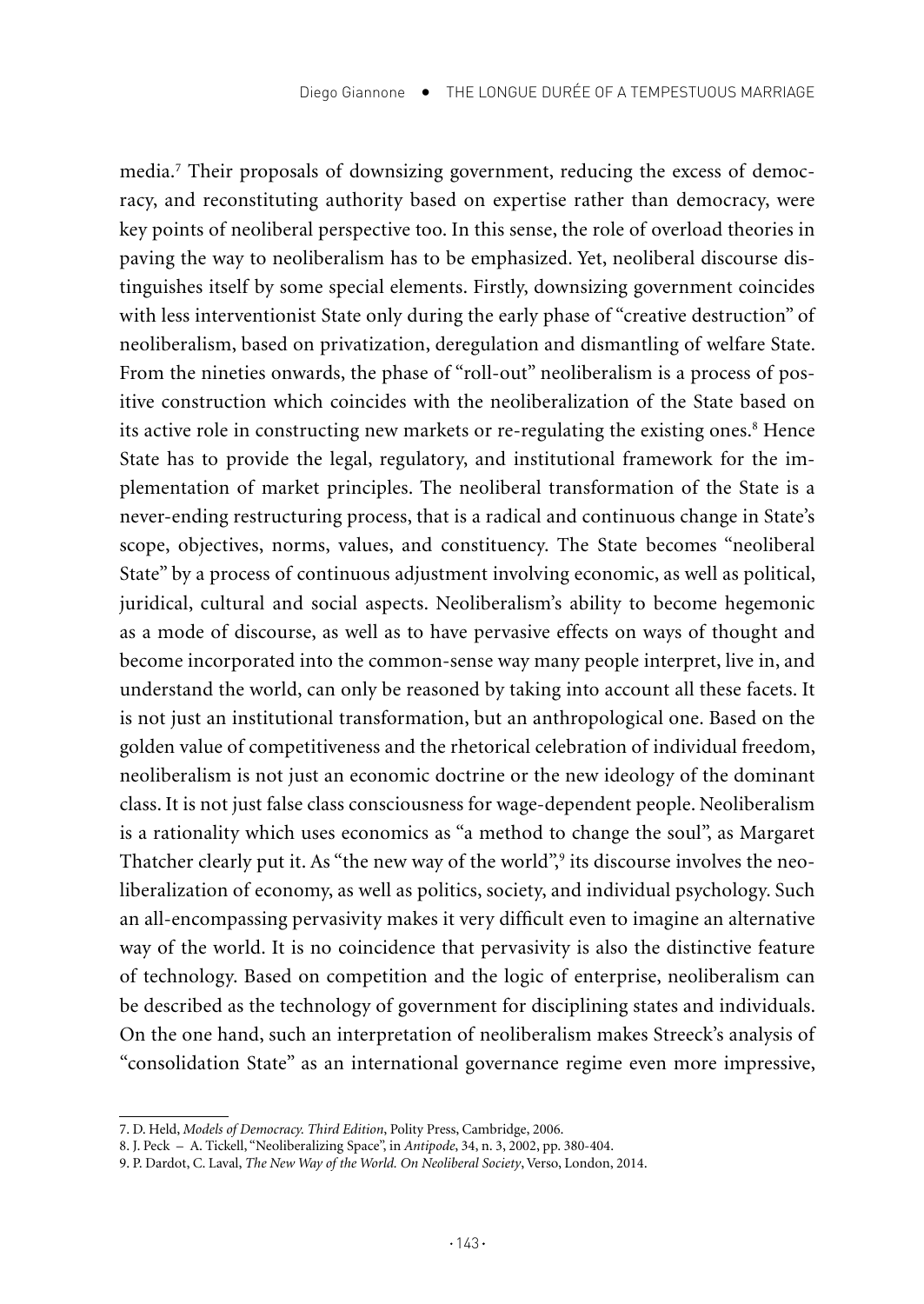since the EU and EMU, with their regulatory system and treaties, can be conceived as the distinguishing technology of government created by member states to better realize market principles, competitiveness and liberalization, after financial and economic globalization emerged.10 On the other hand, such an all-encompassing conception of neoliberalism calls into question Streeck's proposal to return to national sovereignty. In fact, in this process the State cannot be considered just as an empty box, filled with policies imposed by neoliberal capitalists. Nor the State is just the submissive agent of decisions taken elsewhere. The neoliberal restructuring of the State has been made through the active role of the State. The transformation of State's polity has been performed by State's policies proposed by State's politics. If a "coup" occurred, then it cannot be depicted as the result of international finance conspiracy against national government. Rather, this process sees the full and witting participation of national politics.<sup>11</sup>

States are at the core of EU integration. They agreed to the transfer of authority from national to European level, and most of them signed European treaties which provided for more liberalization, as well as more constraints on national macroeconomic autonomy. Therefore, the proposal to stop neoliberalization by returning to national sovereignty is at least contradictory. The State Streeck asks to come back to is the neoliberal State: hence it is rather problematic to overcome the present phase of neoliberalization by relying on states whose politics and policies most contributed to the present situation. Change needs time. And the neoliberal State is likely no more willing to buy more time for creating virtual wealth for its citizens. Actually, its new device to face the crisis appears to be stealing time from its citizens, by worsening the quality of their life, reshaping their expectations, reducing their democratic participation, as well as job opportunities, and social services. Probably, even this device can be used for a limited time. But it will not be the existing State to put an end to this situation, as Streeck seems to hope for. It will likely be up to a revised version of the third (and rather neglected) player of democratic capitalism formula, including all those people hit by the neoliberal restructuring crisis, to reverse the process. How this will take place is currently not predictable. In fact, if these people will feel to be bound by their nationality, and strive for a "national solution" to the crisis, then an easy way-out will probably be the emergence of populism, as a national response fully

<sup>10.</sup> S. Gill, "Constitutionalizing Capital: EMU and Disciplinary Neo-Liberalism", in A. Bieler, D. Morton (eds.), *Social Forces in the Making of the New Europe*, Palgrave, New York, 2001, pp. 47-69.

<sup>11.</sup> L. Gallino, *Il colpo di Stato di banche e governi. L'attacco alla democrazia in Europa.*